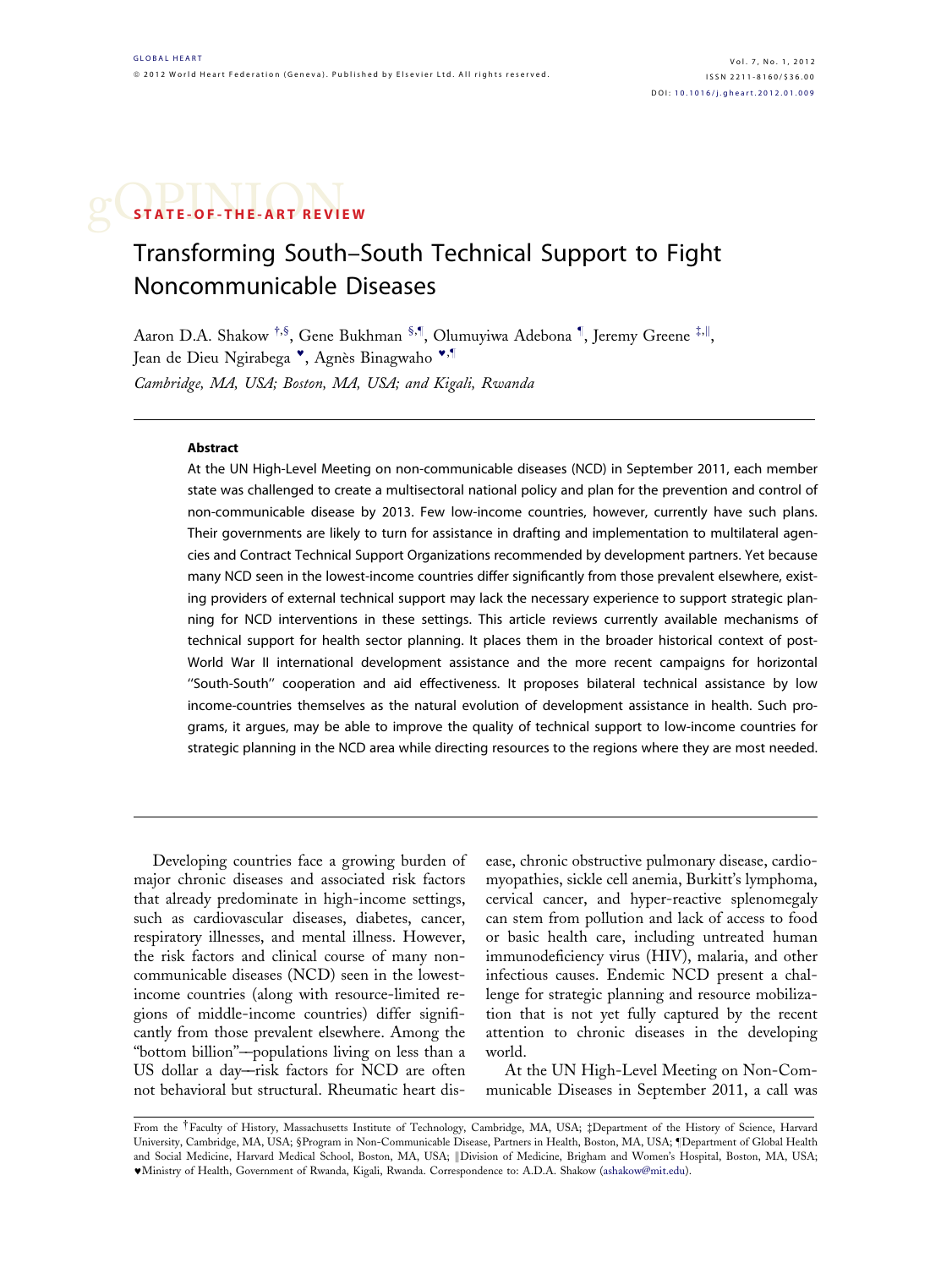made for the development by 2013 of ''multisectoral national policies and plans for the prevention and control of non-communicable diseases.'' The General Assembly mandated specific action to ''strengthen and integrate, as appropriate, noncommunicable disease policies and programmes into health-planning processes and the national development agenda of each Member State'' (Sect. 45) [\[1\].](#page-9-0) Yet, only 9 of the 32 low-income countries recognized by the World Bank currently have NCD strategic plans; just 3 of them are in sub-Saharan Africa.

The response to the HIV/AIDS epidemic in the first decade of the 21st century offers some cause for optimism. After resources became available for comprehensive interventions, Rwanda and a few other developing countries were able to achieve universal access to antiretroviral therapy, sharply reducing transmission and mortality. However, in many resource-limited settings, there is little availability of technical support to plan clinical and preventive interventions against NCD, let alone operational research, supply chain management, financing, and other key health sector activities. Although UN delegates did ''urge relevant international organizations to continue to provide technical assistance and capacity-building to developing countries, especially to the least developed countries, in the areas of non-communicable disease prevention," (Sect. 52) [\[1\]](#page-9-0) there is currently no specific agency with a track record in low-income settings that has the ability to render technical assistance and support to countries for NCD-specific planning. Governments of poor countries are likely to turn for advice either to their World Health Organization (WHO) representatives or to contract technical support organizations, independent consultants suggested by development partners.

Because of apparent differences in the epidemiology and clinical course of NCD among the bottom billion [\[2\],](#page-9-0) it is not clear that there is adequate experience in these quarters to guide the strategic planning process. Recent discussions of strategic planning in the NCD policy area have emphasized the needs and considerations of middle-income countries. Even when the world's poorest nations are considered, the implicit intervention model is often based on experience in more affluent settings. The Political Declaration of the High-Level Meeting on NCD, for example, describes the ''common modifiable risk factors for non-communicable diseases'' as unhealthy diet, tobacco use,

physical inactivity, and the harmful use of alcohol–– at least 2 of which are rare in most settings of absolute poverty (Sect. 35) [\[1\].](#page-9-0)

Given the lack of available templates, high-burden, low-income countries may find strategic planning for NCD interventions as mandated by the General Assembly in September difficult. The challenge will be complicated further by cracks in the international framework for technical support. Implementers and government administrators want, on the one hand, to make the best use of scarce resources to address an urgent problem and, on the other, to preserve their strategic latitude. They often do not have a good sense of what assistance could be helpful to address their needs, let alone which organizations may be able to provide it. Providers, for their part, often do not have any systematic, timely sense of how much technical assistance is needed, of what kind, and where. Donors typically finance technical support reactively, in response to observed problems well downstream.

In the best case, the objectives of all stakeholders converge in a fruitful division of labor that assesses the demand for technical expertise and directs it to the areas of greatest need. In the worst case, however, inappropriate technical support can be a significant and unnecessary waste of scarce human and material resources. Supply-driven technical support tends to divorce it from local needs, impeding feedback from programs into norms and guidelines, hindering the development of local expertise and capacity, and undermining replication of good practices in the long term [\[3\]](#page-9-0).

A broad consensus now exists that an unprecedented expansion of NCD-related interventions is necessary, and furthermore, that it will be predicated on stronger international cooperation ''in support of national, regional, and global plans for the prevention and control of non-communicable diseases, inter alia, through the exchange of best practices in the areas of health promotion, legislation, regulation and health systems strengthening "(Sect. 45)  $[1]$ ." To that end, this paper reviews the structure and origins of currently available mechanisms of technical support for health-sector planning, placing them in the broader historical context of the post–World War II international development regime and the more recent movement for aid effectiveness. It then proposes a mechanism for horizontal collaborations by low incomecountries in NCD strategic planning as a natural and necessary evolution of development assistance in health.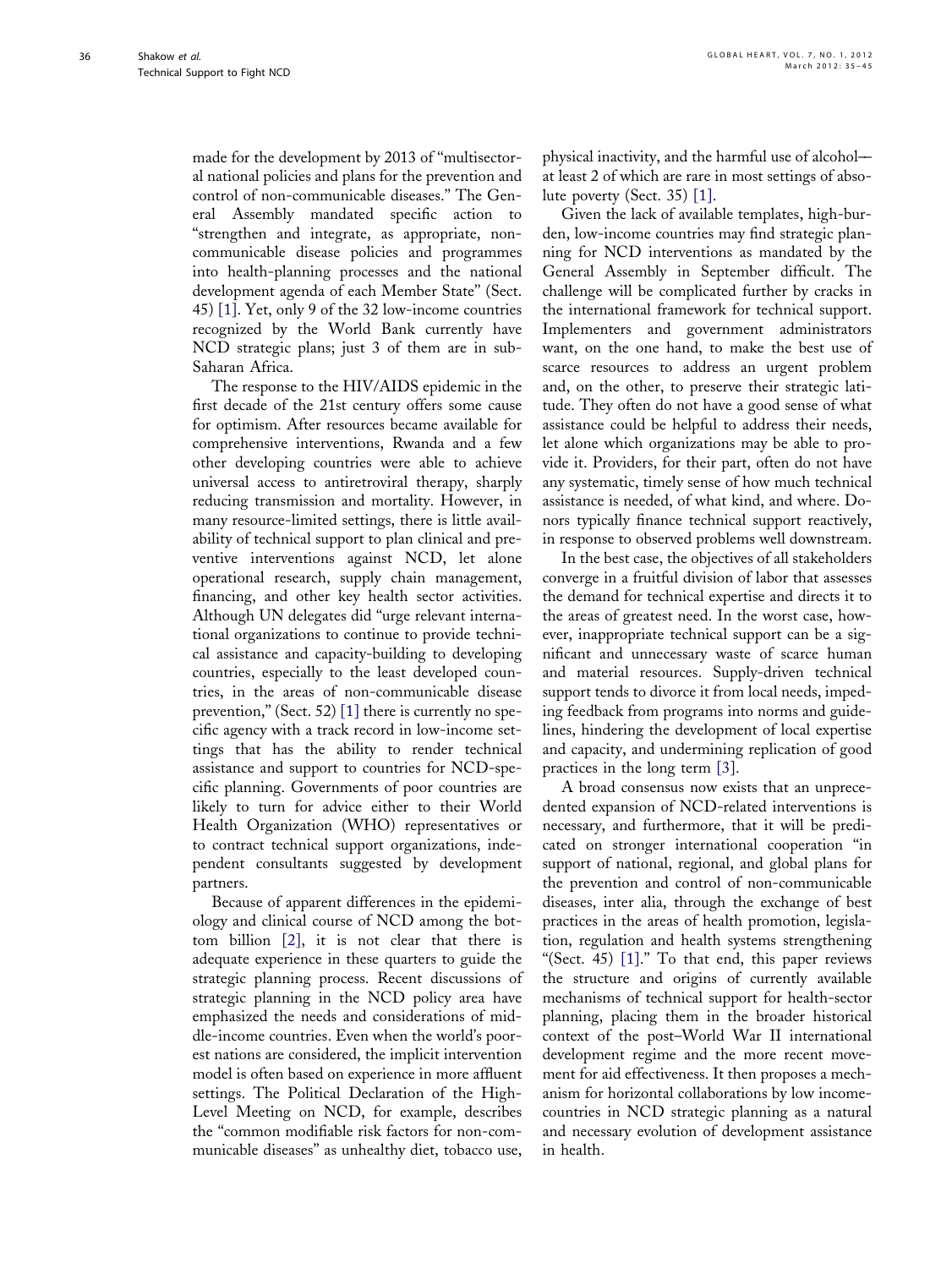## TECHNICAL SUPPORT TO DEVELOPING COUNTRIES 1949–2000

Technical support and assistance typically refer to a wide variety of inputs that span the short, medium, and long terms, often relating to particular technical issues and systems. These inputs can range from initiatives to train and build local capacity in a narrow range of skills (reading electrocardiograms) or a broader one (laboratory microscopy), secondment of staff to ministries to fulfill a particular function, solving immediate supply-chain management problems, and so on. Given the breadth of functions represented by technical support, it is no surprise that coordinating, implementing, and evaluating it has proven a major challenge.

External technical support has been a key component of international development efforts since shortly after World War II. In his 1949 inaugural address, US President Harry Truman launched a campaign to make ''the benefits of our scientific advances and industrial progress available for the improvement and growth of underdeveloped areas.'' With European overseas empires and trade networks shattered by the war, many citizens of newly decolonized nation–states were facing conditions of great scarcity: ''Their food is inadequate. They are victims of disease. Their economic life is primitive and stagnant.'' Though Truman underscored limitations in ''the material resources which we can afford to use for the assistance of other peoples,'' he nonetheless urged American policy makers ''to make available to peaceloving peoples the benefits of our store of technical knowledge'' while pursuing international technical cooperation ''through the United Nations and its specialized agencies ... for the achievement of peace, plenty, and freedom'' [\[4\]](#page-9-0).

The presidential initiative that evolved over the next decade into the US Agency for International Development (USAID) was shaped explicitly by the Cold War. Many new nations had embraced a ''false philosophy which purports to offer freedom, security, and greater opportunity to mankind'' and others threatened to do so. Truman saw the poverty of post-colonial successor states, which made them more receptive to the Soviet Union, as ''a handicap and a threat both to them and to more prosperous areas'' [\[4\]](#page-9-0). His agenda for expanded technical assistance to poor countries was thus in keeping with the other 3 points of the anticommunist geostrategy outlined in his inaugural address: support for the United Nations, expanded

aid to Europe under the Marshall Plan, and expanded military assistance to friendly regimes worldwide [\[5,6\].](#page-9-0)

The Point Four agenda of technical assistance to what Truman called ''underdeveloped areas'' reflected––and exploited––the language of a new professional class [\[7,8\].](#page-9-0) As the historian Amy Staples notes, conferences at resort locations like Hot Springs, Virginia, and Bretton Woods, New Hampshire, were framed initially within the Allied war effort, but focused on "tasks to be handled by experts rather than on traditional topics of diplomacy'' [\[9\]](#page-9-0). The specialized UN agencies soon expanded their official mandate along with that of the parent organization, which by 1949 was adding new members almost as fast as bankrupt European empires could disgorge them. As at the US Social Security Administration and Tennessee Valley Authority during the 1930s, technical staff of the WHO and Food and Agriculture Organization (FAO) set themselves to rationalistic, long-term development planning within a state model similar to the one established by the Roosevelt Administration's New Deal [\[10\].](#page-9-0) After defining health as a ''state of complete physical, mental and social well-being and not merely the absence of disease or infirmity'' and affirming the highest locally attainable standard of health as a fundamental human right, the WHO 1946 constitution highlighted its mission to  $\degree$ (d) ... furnish appropriate technical assistance and, in emergencies, necessary aid upon the request or acceptance of Governments ... (f) establish and maintain such administrative and technical services as may be required, including epidemiological and statistical services ... (j) promote co-operation among scientific and professional groups which contribute to the advancement of health'' (Cap. 2, Art. 1) [\[11\].](#page-9-0)

Between the 1950s and the 1970s, success stories of ''technology transfer'' between the global North and South inspired practitioners. Improvement of modern technological capacity in poor countries––not only physical artifacts but also new organizational forms and ways of thinking––was credited by the sociologist Govindan Parayil and many subsequent observers for lasting social changes and rapid economic development [\[12\].](#page-9-0) An example cited by many development specialists is the so-called Green Revolution in agricultural production which grew out of joint activity by governments, private donor agencies such as the Ford and Rockefeller Foundations, bilaterals such as USAID, multilaterals such as the FAO, interna-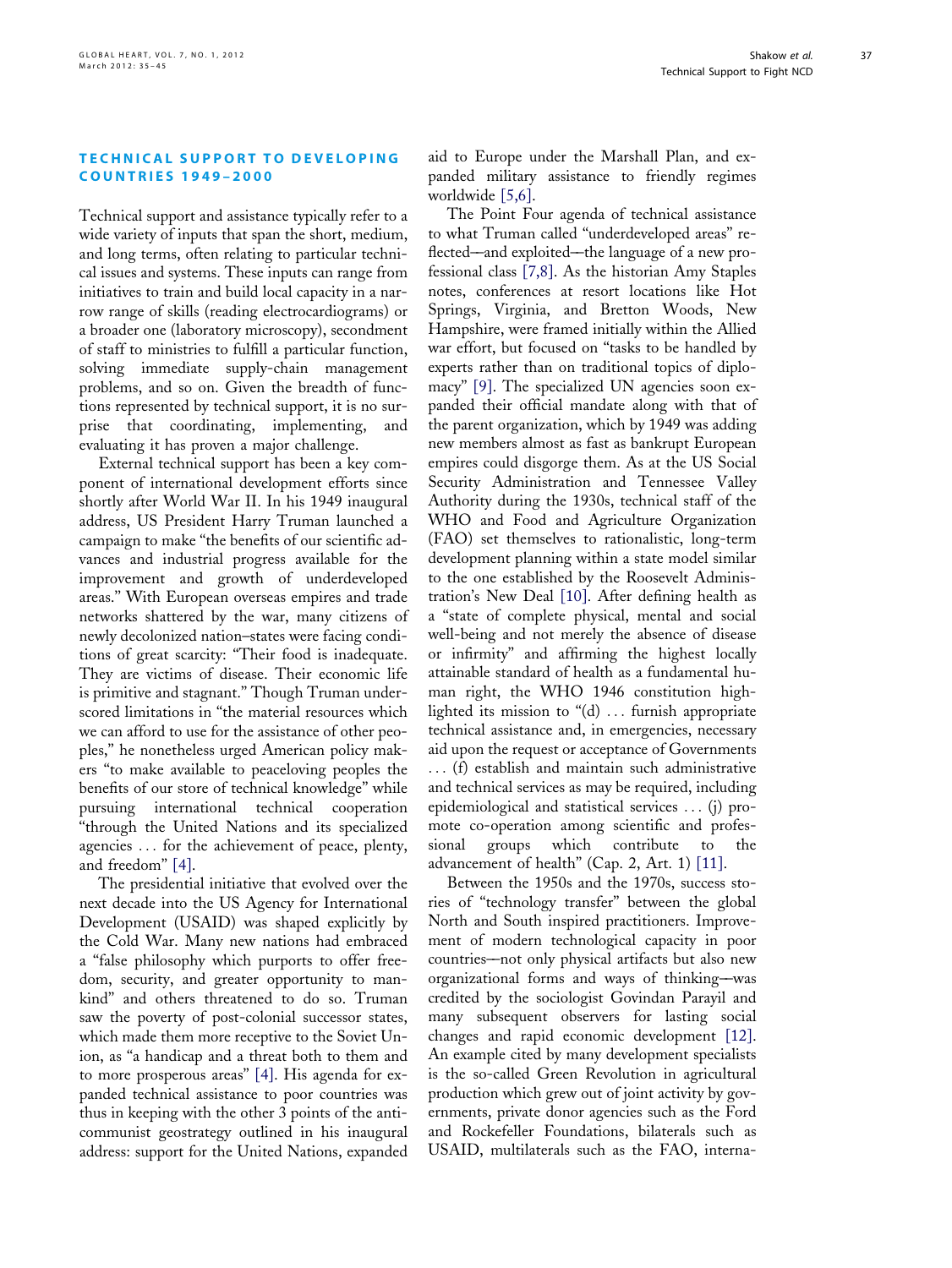tional research institutions, and local peasants [\[13\]](#page-9-0). Together, they created agricultural universities patterned after the land-grant universities of the United States, an indigenous national agricultural research system, a reorganized government farming authority that undid colonial priorities and networks and facilitated the diffusion of new seeds and expertise and a commitment to innovation by rural food producers [\[8\].](#page-9-0) A decade later, farmers were realizing 2- to 3-fold increases in yield compared with yield from 1965 [\[14\]](#page-9-0).

More often, however, international technical support was blunted by Truman's limits on "the material resources which we can afford to use for the assistance of other peoples.'' Well over 80% of American economic aid under Truman went to Europe and the "rim countries" of the Soviet Union [\[15\].](#page-9-0) When the Korean War broke out in 1952, most US official development assistance (ODA) was shifted to Southeast Asia. Only 21% remained to divide between Africa, Latin America, and the Middle East, and a substantial proportion of that was in the form of loans subsidizing the exports of American manufacturers and farmers [\[15\]](#page-9-0). To the present day, the high-water mark of US ODA is 1951, when it amounted to about 0.6% of the gross domestic product (US\$62 billion in 2008 dollars). A year later, when the Marshall Plan expired, aid was 0.3% of the gross domestic product and the ratio has continued to decline––by 2008, it stood at about 0.2%. Worldwide, the ratio of ODA to donor country national income has never exceeded the 1961 figure of 0.54%. After the Cold War, it fell to 0.22%, and now it stands at about 0.31%, including large US transfers to Iraq and Afghanistan [\[16,17\].](#page-9-0)

Underfunding of the mandate for technical support disappointed its practitioners. In 1968, the International Institute for Medical Electronics and Biological Engineering was approached by an unnamed country in North Africa (likely Algeria) that was in the process of reorganizing its national health system. A technical support team had been dispatched by WHO, but it lacked experts on instrumentation, automation, or information processing. ''The Minister of Health of that country sends his representative to see us thinking that we should be able to supply such expertise,'' wrote the institute's director in frustration. ''Our resources do not permit it. They should'' [\[18\].](#page-9-0) The most dramatic international public health project of the 1960s and 1970s, the global smallpox eradication campaign, is now thought to have succeeded in part because it moved away from piecemeal technology transfer to national governments and secured a major financial commitment from the United States [\[19–21\]](#page-9-0).

Inadequate resources for infrastructure development called into question the plausibility of the agenda outlined by Truman. "Farm machinery is of little value without roads, skilled operators, and available mechanics,'' complained one observer in 1969. ''Without a coordinated movement toward social reconstruction, there can be little hope that technical aid can do any more than sink a splintered 20th century framework into the quagmire of an old order that brims with tragic potentiality'' [\[22\]](#page-9-0). This reflected a philosophical divergence, but it also underscored a key weakness in the prevalent model of technical support. The experts of donor countries were often not well-equipped to share and reproduce the ''store of technical knowledge.'' When the users of health intervention models and other technologies failed to communicate directly with scientists and engineers who developed them, new tools were imported without any ability to put them into practice––or any sense of whether they would in fact be useful [\[23\]](#page-9-0). The problem was particularly acute in the poorest settings: ''Two of the essential elements are the utilization of local knowledge, and the participation of the local people in the whole process'' [\[24\].](#page-9-0)

By the late 1970s, with poor and affluent countries alike caught in a major global recession, there was a widespread sense that the post-war development regime had come to a dead end. ''The most basic needs of nearly one billion people remain unmet,'' a critic wrote, noting with many others that although technological and resource capacity to address these needs existed, a lack of political will was hindering the response [\[25\]](#page-9-0).

Poor countries increasingly sought to take matters into their own hands. The Buenos Aires Plan of Action was written by 45 national ministers and high-ranking development planners in 1978. It advocated ''South–South'' or ''horizontal'' models of technical cooperation as an evolutionary shift in international relations. Horizontal technical support was seen as the core of a new international economic order, ''a vital force for initiating, designing, and organizing'' relations between developing countries [\[26\]](#page-9-0). Analogous to the ''positive deviance'' approach in community health, South–South partnerships aim to capitalize on the similarities between developing countries and to promote the systematic analysis and implementation of success-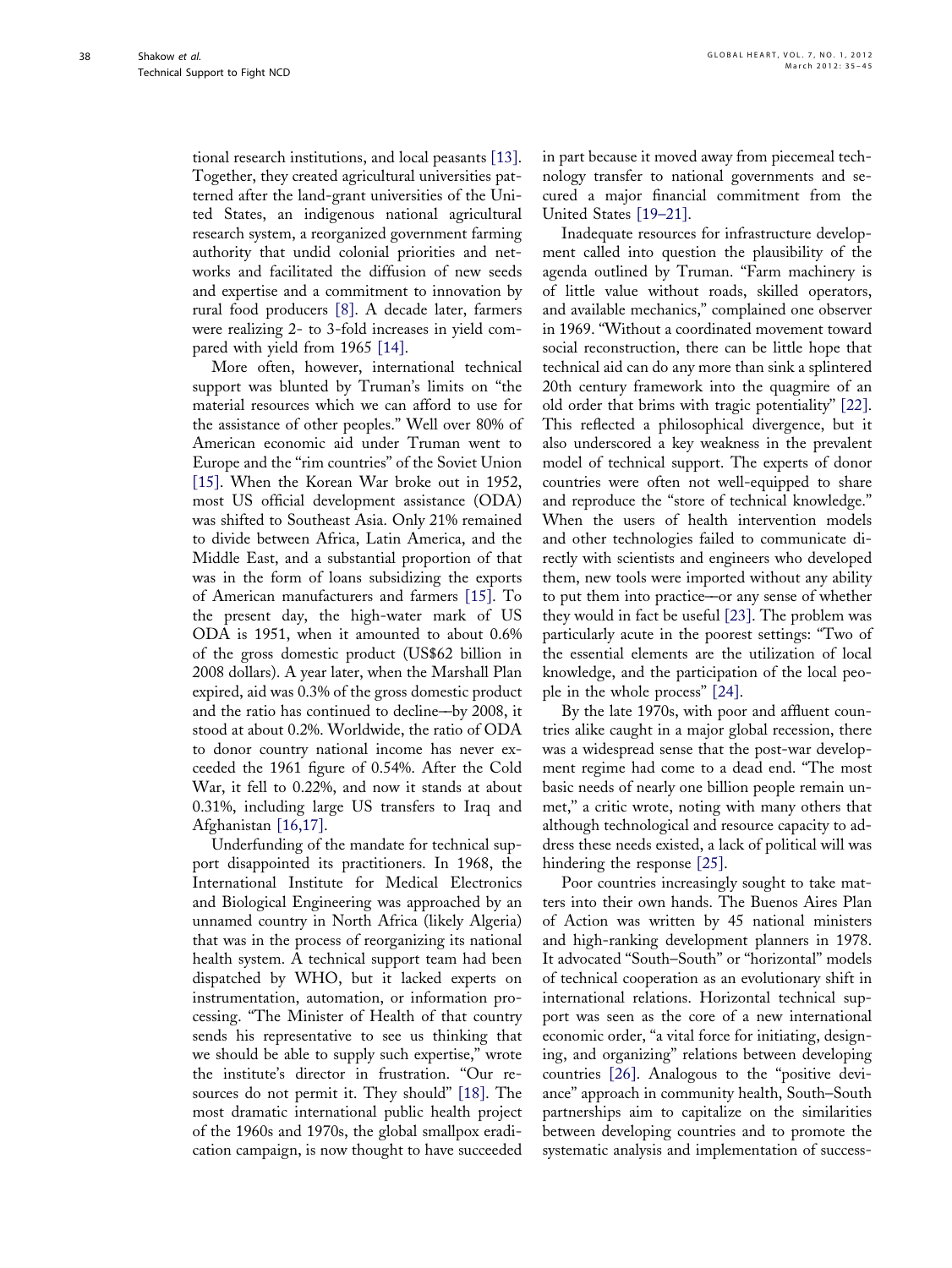39

ful approaches [\[27\].](#page-9-0) As the Iron Curtain crumbled and aid budgets plunged, formerly devoted advocates of top-down development endorsed the new spirit of horizontal technologization. Even W.W. Rostow, a key early advocate of the vertical development model, took note of the horizontal trend in his preface to the third edition of The Stages of Economic Growth: "Countries in the drive to technological maturity are closer to the early phases of development and should be able to provide effective technical assistance'' [\[28\]](#page-9-0).

Like the Alma-Ata Declaration on primary health care (also in 1978), action on the Buenos Aires document was slow. Balance-of-payments crises, debt defaults, high interest rates, and low world prices for commodities absorbed the attention of governments in developing countries during the 1980s and reduced their latitude for action. Even Argentina did not establish its official technical support agency, the Fondo Argentino de Coop-eración Horizontal, until 1992 [\[29\]](#page-9-0). As of the mid-1990s, the UN Development Program found that developing countries tended to devalue horizontal technical advice despite its far lower costs, and that the UN system had failed to promote or fund it adequately, due to "its underlying orientation and pervasive institutional culture in favor of traditional technical cooperation activities.'' They recommended that each country with the capacity to do so follow the Argentinean model of a special unit for horizontal technical support with administrators competent to oversee the necessary contractual relationships [\[30\]](#page-9-0).

#### AID EFFECTIVENESS AND TECHNICAL SUPPORT IN GLOBAL HEALTH 2000– 2012

After aid flows rebounded from the end of the Cold War, a notable investment was made in development assistance for health by bilateral, multilateral, and private sector agencies [\[31–33\].](#page-9-0) From US\$5.6 billion in 1990, global development assistance for health increased to more than US\$21 billion in 2007 [\[34\]](#page-9-0). This increase was paralleled by expansion in the number of global health organizations and initiatives [\[35\]](#page-9-0).

To the frustration of many stakeholders, however, a significant amount of development assistance for health never arrived in the recipient countries. From the earliest days of the post-war international aid regime, experts in developed countries were the direct recipients of most grants for the implementation of global health projects. After excluding supranational organizations such as global health partnerships and intergovernmental organizations, 82% of grants from the Gates Foundation between 1998 and 2007 went to USbased organizations, 13% to recipients in Europe and other high-income countries, and only 5% to recipients in low- and middle-income countries [\[36,37\]](#page-9-0).

Technical support continued to account for a significant proportion of grants for development activities in developing countries. In 2003, US\$18 billion was allocated to technical aid––more than one-quarter of all contributions [\[38\].](#page-10-0) Critics argued that although many external consultants and contract technical support organizations lacked expertise on matters of contextual importance and failed to deliver adequate return on investment, they were nonetheless prioritized over national researchers and implementers. External consultants were less likely to feel responsible to ensure improvements in capacity; indeed they had perverse incentives to maintain their usefulness and relevance at a given project location. Meanwhile, they were impeding government personnel and other national staff from developing their own skills in the assumption that external experts would always be available, while duplicating activities by the establishment of parallel institutions [\[39,40\].](#page-10-0)

At high-level global forums on aid effectiveness in Paris (2005) and Accra, Ghana (2008), participants focused considerable attention on the need to strengthen, rather than undermining, countries' own institutions and systems for technical support, and their local expertise. Echoing 30 years of advocacy on behalf of South–South cooperation, the Accra Agenda reimagined the project of development as a horizontal partnership rather than a vertical transfer, with an emphasis on building technical skills. Poor countries were urged to ''systematically identify areas where there is a need to strengthen the capacity to perform and deliver services at all levels––national, sub-national, sectoral, and thematic,'' and to design their own strategies for addressing these deficits. Capacity development was to be demand-driven rather than supply-driven and was to support country ownership. To that end, donors and recipients would jointly select and manage technical cooperation and promote local and regional experts as consultants [\[41\]](#page-10-0).

The experience of the Global Fund to Fight AIDS, Tuberculosis, and Malaria (GFATM) pro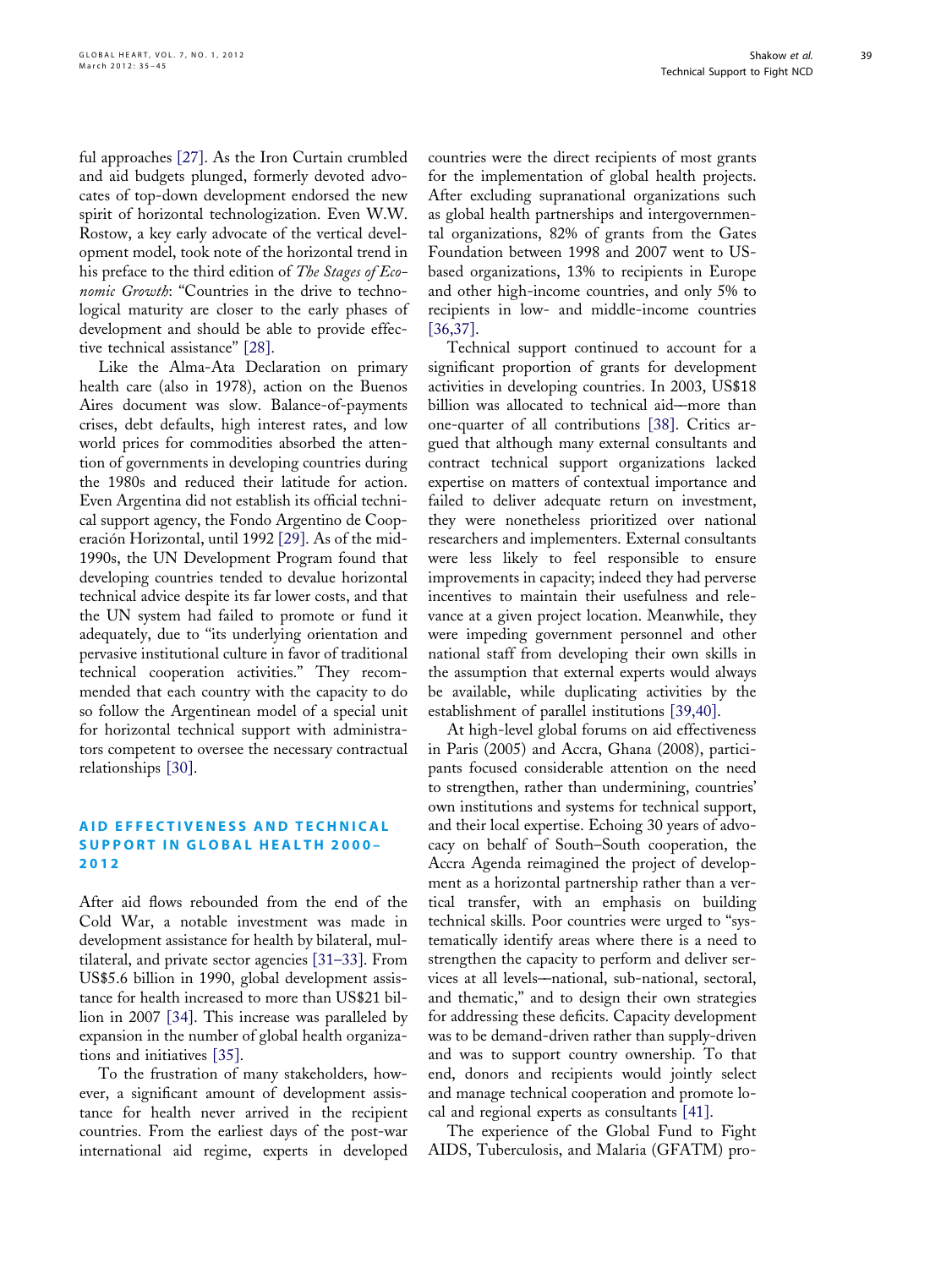vides a good illustration of some of the forces that have shaped technical support in the health sector. Established as a financing instrument, with a mandate only to provide funding, the initial vision was for GFATM financing to flow seamlessly into existing national programs, with a host of partners (both domestic and external, whether multilateral, governmental or from civil society, and the private sector) contributing any technical support needed to make the programs function effectively [\[3\].](#page-9-0)

According to a 2005 external review [\[42\]](#page-10-0), this approach suffered from--and revealed--several problems in the international architecture of technical support.

Inadequate capacity among providers. In many cases, the partners that were supposed to be providing the accompanying technical support were not ready to scale-up their activities. There was no international agreement on who should do what and where, nor were there any mechanisms in place at the global level to ensure coordination among providers. At the country-level, there were typically several structures that could play this role. In general, however, they were not adequately involved in the process of identifying technical support needs and matching these with providers due to confusion over roles and mandates, capacity deficits, and a lack of willingness on the part of some providers of technical support to engage in collaborative endeavors (a tendency that was perhaps exacerbated by the competitive market approach fostered by the Global Fund).

Inadequate coordination between providers and funders. Initially, the link between Global Fund financing and technical support providers was not smooth. In the first several rounds of Global Fund financing, there was a lack of clarity about whether Global Fund resources could be used to finance technical support, meaning that few countries included discrete budget requests for it. Although this was subsequently clarified, budget requests for technical support continued to be minimal. Even when dedicated financing was received, the market-based approach of enabling countries to shop around and buy-in technical support did not immediately work as well as hoped. This seemed to be at least in part because the fundamentals necessary to make the market function had not been established. In particular, stakeholders at countrylevel were often poorly acquainted with organizations able to provide technical support (and their strengths and weaknesses). Further, a country-driven approach often did not adequately fund global public goods [\[43,44\].](#page-10-0) Global or cross-country activities––such as normative work or the sharing of lessons learned––were typically not reflected in the planning process of individual countries.

To address problems with the financing of technical support, several other organizations, including the German Agency for International Cooperation (GIZ) and the World Bank, directly financed the provision of technical support related to Global Fund grants. Despite this, some providers of technical support––particularly WHO and the Joint United Nations Programme on HIV/AIDS (UNAIDS) and to a lesser extent bilateral organizations––argued that the advent of the Global Fund created an ''unfunded mandate'' that obligated them to provide additional assistance without adequate additional resources [\[3\].](#page-9-0)

Inadequate funding for needs assessment. There was initially no systematic way to identify which countries required technical support in the event that the countries themselves did not detect problems and to ensure that technical support was being provided to address them. In the early days of the Global Fund, as in the NCD area today, this manifested primarily around the provision of support for the preparation of proposals. The problem was largely resolved through a combination of initiatives by countries themselves (the potential availability of resources making them more willing to seek outside assistance) and of analyses by the Global Fund, WHO, and UNAIDS enabling technical support to be targeted to the countries that were having difficulty preparing high-quality proposals.

However, identification of problems in the course of implementation went less smoothly, and the results were seen as countries started to reach the first major evaluation point (Phase 2). A number of countries experienced difficulties severe enough to jeopardize additional financing in the Global Fund's performance-based funding system, requiring the formation of an ''Ad Hoc Working Group on Technical Support'' [\[45\]](#page-10-0). In 2005, the World Bank was forced to provide an emergency International Development Association credit for technical and implementation support to permit the use of a Global Fund grant for HIV/AIDS. In another instance, the UK Department for International Development was compelled to second its own staff members to the Global Fund to monitor Global Fund-supported projects [\[46\].](#page-10-0)

Following the Paris Declaration on Aid Effectiveness (March 2005), UNAIDS convened an expert panel to help improve management and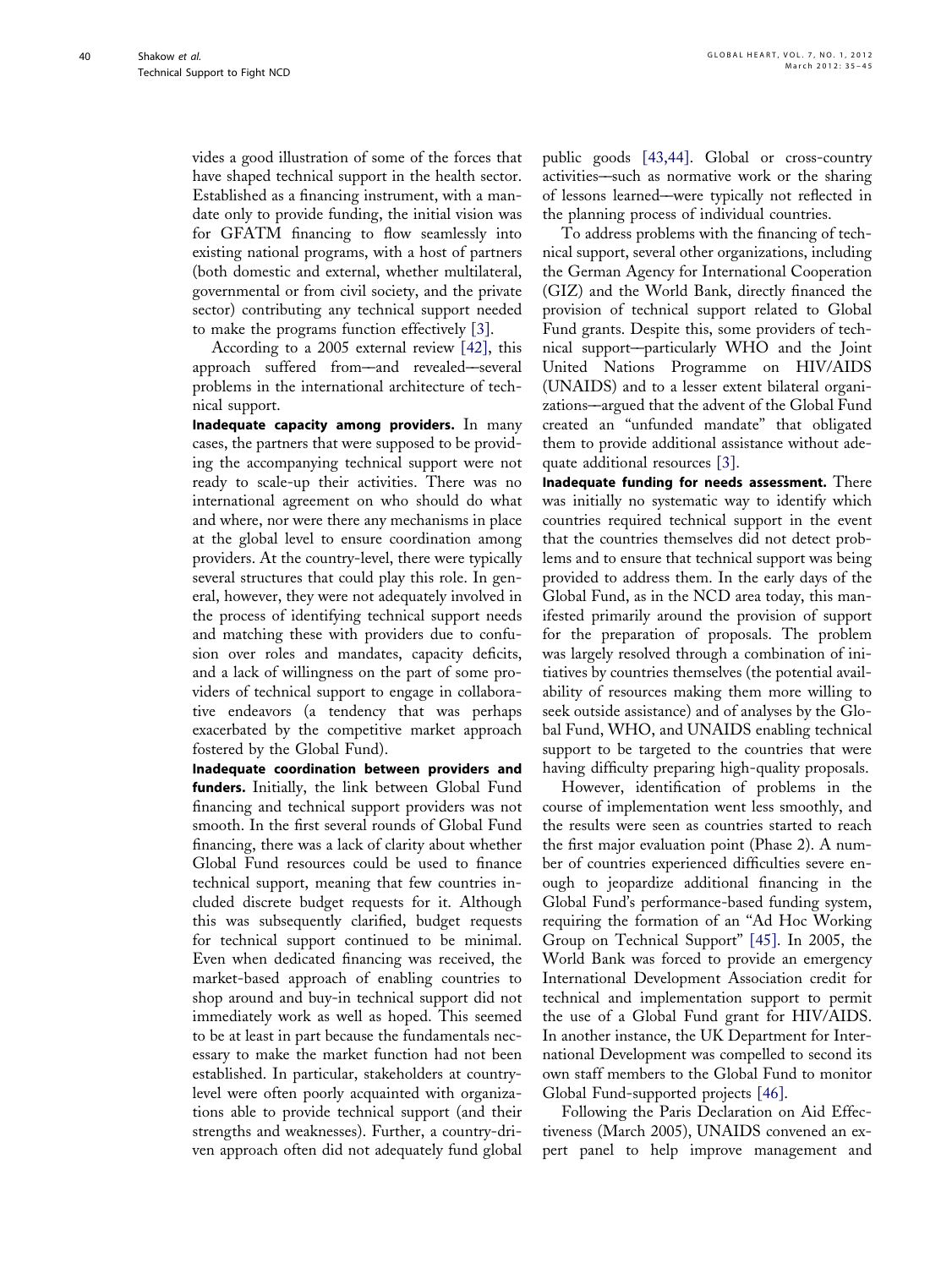implementation of HIV-related country programs. It discovered surprisingly few thorough evaluations of the technical support needed to meet targets such as the Millennium Development Goals and the ''3 by 5'' Initiative for scale-up of antiretroviral treatment. Monitoring and evaluation were often ''addons appended to plans by specialists,'' rather than being an integral part of the broader planning process [\[47\].](#page-10-0) Countries such as Rwanda echoed this critique, pleading with donors and their technical advisors for a single set of training, evaluation, and reporting frameworks, whose proliferation was causing miscommunication and wasted resources.

In retrospect, the social structure of international development projects would seem to have been undermining their effectiveness. Instead of leveraging local knowledge and capacity for technological change, donors were once again succumbing to the overreliance on consultants from high-income countries that had haunted the international aid regime since the 1950s.

Late in 2005, UNAIDS began to experiment with "technical support facilities" (TSF), small management teams hosted by existing regional institutions. Covering some 80 countries in Eastern, West-Central, and Southern Africa; Southeast Asia; and South Asia–Oceania, the TSF arranged training and support for over 2000 national and regional consultants and country partners between 2005 and 2011. With the aid of this new mechanism, US\$1.7 billion in Global Fund grants were disbursed and 59 countries were helped to develop national strategic or operational plans. Of 125 technical support assignments, 85% were undertaken by consultants from the same country or region, helping to develop local capacity and reducing costs [\[48\].](#page-10-0)

The TSF are a novel manifestation of the broader trend toward endogenous or ''triangular'' technological change. Brazil's successful maternal milk bank program for combating infant mortality has been adapted by several Latin American countries [\[49\].](#page-10-0) In 2009, Ecuador and Bolivia collaborated on a dengue fever surveillance project that focused on epidemiologic surveillance, outbreak control, and community participation [\[50\]](#page-10-0). Between 2008 and 2011, Mexico provided technical assistance and consulting services to facilitate the implementation of the National Care Model for Children's Mental Health in Costa Rica [\[49\].](#page-10-0) The Argentine Republic collaborated on a project on capacity development for the provision of health services provided to the Labor and Public Office Ministry of Niger between 2007 and 2009 [\[50\].](#page-10-0) Cuba's specialized vaccine producers (Finlay and Heber Biotec) partnered with the Egyptian national vaccine production facility to improve capacity in the field of selected vaccine manufactures [\[51\].](#page-10-0) There has also been knowledge-sharing between Brazil and Ghana, as well as other African countries, on ''conditional cash transfer'' programs and other similar initiatives [\[52\].](#page-10-0) The government of India is now partnering with the African Union member states to develop a Pan African e-network for medical services and human resources [\[53\]](#page-10-0). Not least, ministries of health in the Bahamas, Barbados, Belize, Guyana, Jamaica, and Trinidad and Tobago have begun a joint collaboration on the surveillance of NCD within their territories through the development of a Caribbean Regional NCD Surveillance System [\[50\].](#page-10-0)

These government activities are increasingly complemented by health policy institutes in lowand middle-income countries. Many such think tanks were initially established with state funding but now contribute independently to health policy agenda setting, implementation, monitoring, and evaluation. A recent article by Bennett et al. [\[54\]](#page-10-0) offers 6 detailed case studies of health policy think tanks in Bangladesh, Ghana, India, South Africa, Uganda, and Vietnam––ranging from nongovernmental organizations, to university institutes, to government-owned entities––finding them quite effective as drivers of policy development through advice to decision makers and policy-relevant research. The INSouth website [\[55\],](#page-10-0) meanwhile, has catalogued over 80 independent or quasi-governmental think tanks in developing countries, along with 118 intergovernmental agencies dedicated to technical collaboration on urgent policy questions.

### A NEW MODEL FOR HORIZONTAL TECHNICAL SUPPORT?

By examining the modern history of technical assistance, we are able to see the project of development along a very different trajectory, and even to alter the strategies that we pursue. The 3 years since the Accra conference have seen a marked intensification in what is termed South–South cooperation, reflected among other places in the General Assembly's Political Declaration on NCD itself (Sect. 48) [\[1\]](#page-9-0). Recent research demonstrates that developing countries have been active in such exchanges throughout the last century 41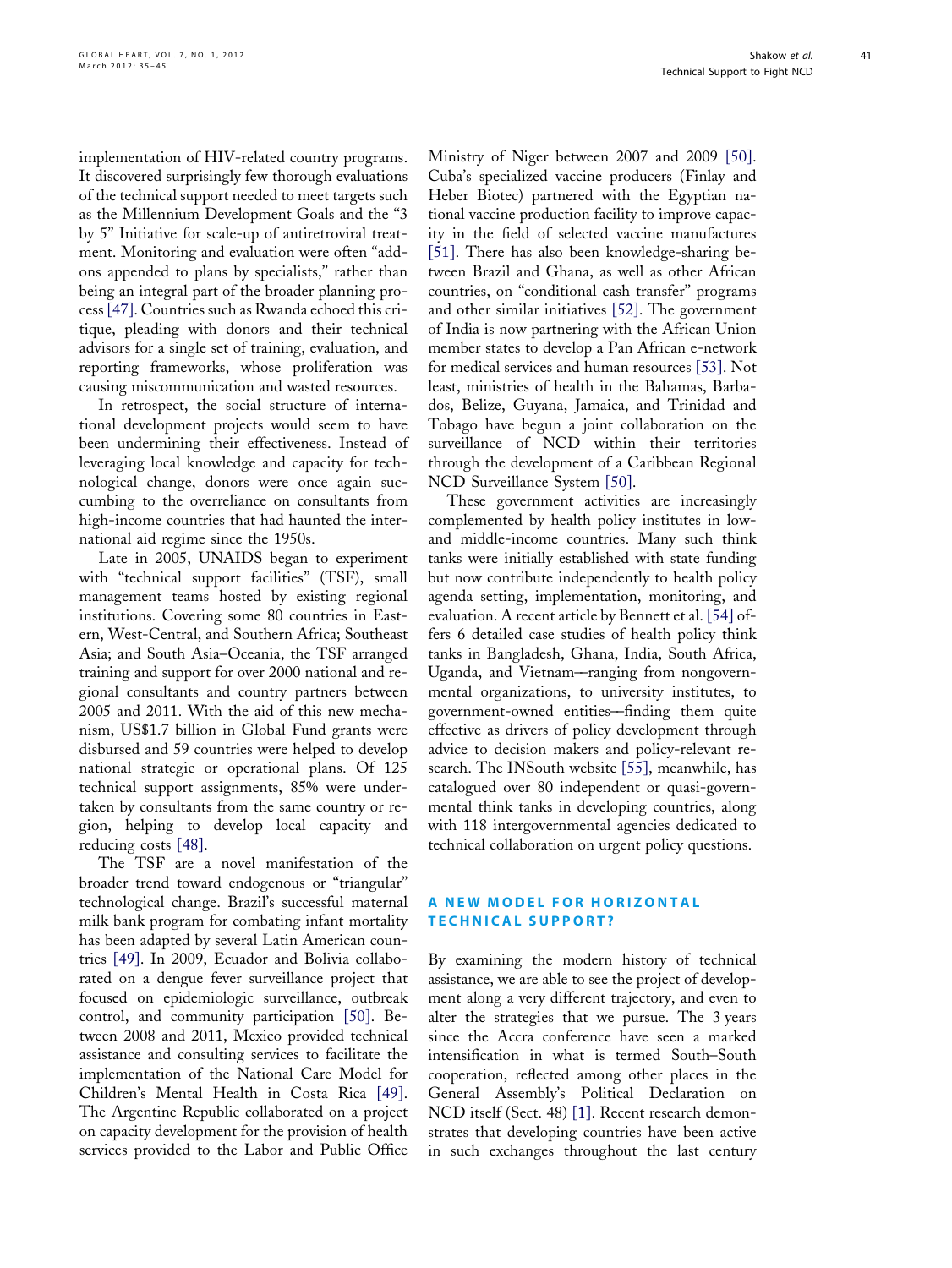[\[56\].](#page-10-0) This runs counter to longstanding modernist problematizations of development. In 1960, when the Cold War hot spots of Eastern Europe and Central and Southeast Asia still accounted for 79% of US ODA, Rostow used public health as an example of the homeostasis that enforced his invariant 5-part sequential model of economic and social change. It is, he argued, "virtually impossible for responsible leaders to reject measures ... that will lengthen life but put pressure on the food supply." Moreover, he warned, "Societies that deny themselves modernization also leave themselves open to intrusion, and soon or late they may be driven to accept the world of modern technology'' [\[28\].](#page-9-0)

From Rostow's time to our own, however, the urgent question has not been whether governments and other stakeholders should embrace modern technological organization, but according to what specific model and under whose auspices. Narratives in which modern, developed nations of the global North were able to ''close the book on infectious disease'' (in contrast to infection-plagued regions of the global South) became routine by the 1960s, reaching their height in the widely cited abstract models of Egyptian demographer Abdel Ra-him Omran. Like Rostow, Omran [\[57\]](#page-10-0) argued that all societies in the modern world go through three consistent stages of development: an ''Age of Pestilence and Famine'' with average life expectancy at birth under 40 years; an "Age of Receding Pandemics'' in which life expectancy increases to about 50 years; and finally, an ''Age of Degenerative Diseases'' as biomedicine and improved living standards outrun microbial pathogens and lifespans have increased so much that people are more likely to die from chronic diseases and NCD than infectious ones.

Omran's theory of an epidemiologic transition was proposed in 1971, when many felt that progress against smallpox, measles, and tuberculosis through mass vaccination and pharmacotherapy made it possible to shift funding either toward treating cancer, heart disease, diabetes, and other NCD (in wealthy countries) or toward population control programs (in poor ones) [\[58,59\].](#page-10-0) Yet, over the last 3 decades, it has become clear that the advocates of development and modernization overstated the inevitability and impact of these processes. There is no ''post-infectious world,'' and all societies are not progressing along a single epidemiological path. From the vantage of Mexico 2 decades ago, Frenk and colleagues [\[60,61\]](#page-10-0) recognized that for middle-income countries with both communicable and noncommunicable disease burdens, this narrative simply did not hold.

Frenk's critique of the idealized epidemiological transition in favor of a complex process of health transitions would become all the more significant by the early 21st century, when the double burden of infectious diseases and NCD became evident even among the poorest nations. As the first comprehensive NCD interventions are undertaken in countries such as Haiti and Rwanda, this picture has become still more complex; major chronic diseases that characterize high-income settings, such as cardiovascular diseases, diabetes, cancer, respiratory illnesses, and mental illness, are to be found both in middle-income settings and low-income countries––but their etiology is often quite discrepant.

Rwanda offers an excellent illustration of how the Non-Aligned Movement's conceptual framework of South–South technical cooperation breaks down in the context of actual health interventions. Despite strong economic growth over the past decade, more than 50% of the country lives on less than a dollar a day [\[62\].](#page-10-0) In findings summarized by the Rwanda 2007–2008 interim Demographic and Health Survey (DHS) more than 80% of the Rwandese population lives in rural areas, and the 2002 census showed that roughly 80% of the population worked in the agricultural sector [\[63\]](#page-10-0). The 2005 DHS documented a relatively low prevalence and intensity of tobacco use (4.6% in women aged 15–49 years and 21% in men aged 15–59 years) [\[64,65\]](#page-10-0). A population-based cancer registry from the Butare prefecture between 1991 and 1994 found that only 5% of identified malignancies could possibly be attributed to tobacco use [\[66\]](#page-10-0). The 2005 DHS found that whereas only 10% of women aged 15–49 years in rural areas had a body mass index consistent with overweight ( $\geq$  25 kg/m<sup>2</sup>), 20% of this population had a body mass index consistent with malnutrition ( $\leq 18.5$  kg/m<sup>2</sup>).

Given the currently low level of tobacco use in Rwanda, the high proportion of labor-intensive subsistence farming, and the high rate of malnutrition, the country's endemic burden of NCD almost certainly reflects the impact of infection, cookingrelated pollution, and gaps in some health services, rather than those risk factors normally associated with lifestyle-related diseases.

Like many other low-income countries, the challenge confronted by Rwanda in intervening against epidemic and endemic NCD is magnified by not only poverty and its recent history of state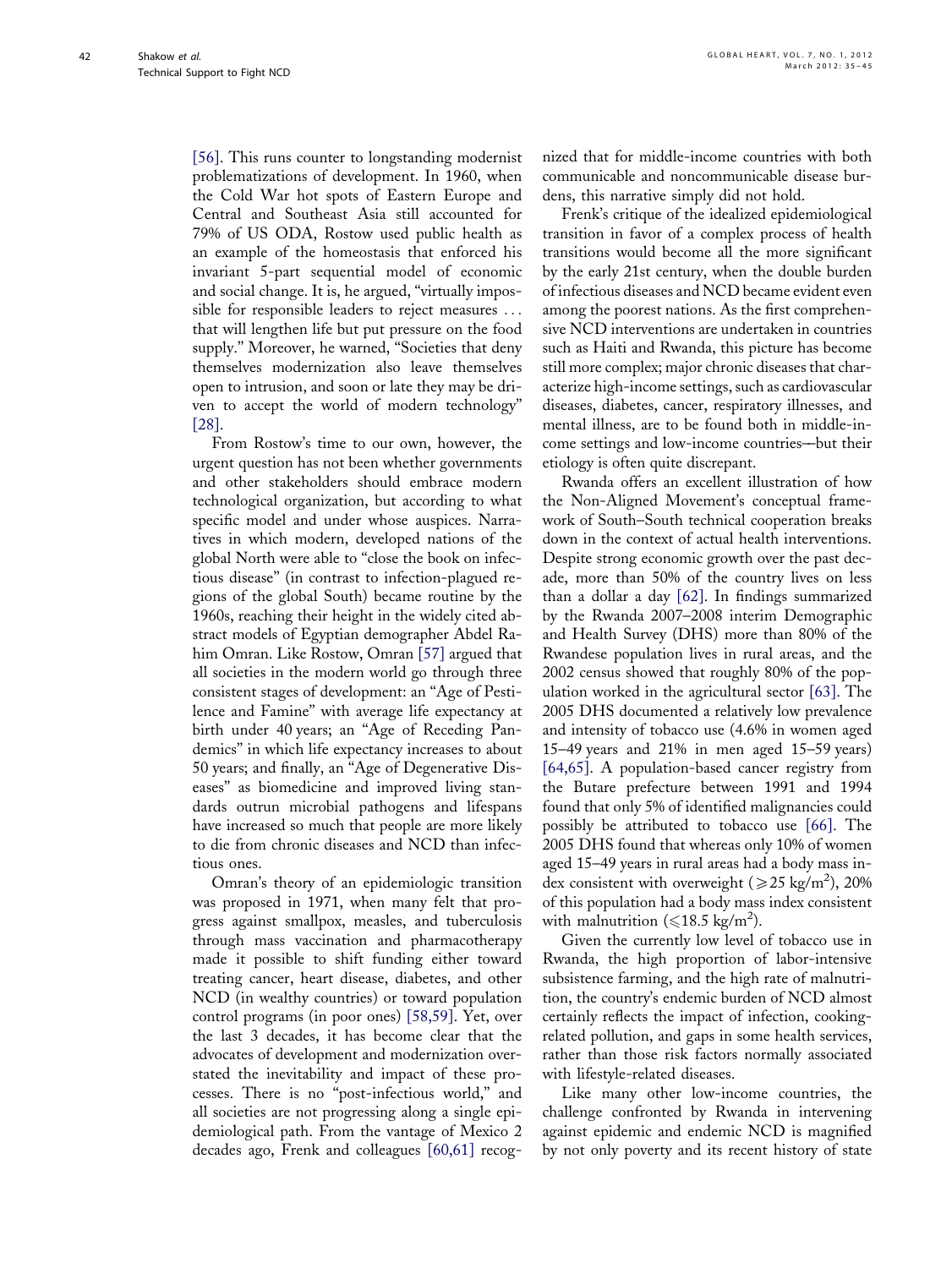43

violence and social upheaval, but also by resource deprivation in all aspects of the health sector. Yet, over the past 5 years, Rwanda has cut infant mortality in half by preventing and treating the top infectious killers––malaria, tuberculosis, HIV/ AIDS, respiratory infections, and diarrheal diseases. Now it is rolling out the first national strategic action plan for NCD in a low-income country, decentralizing to the district and health-center levels an innovative service integration model that trains or augments existing healthcare resources (e.g., HIV/AIDS accompagnateurs) to deliver NCD interventions [\[67\]](#page-10-0).

To Rwanda's public health experts, the experience with HIV made clear that approaches to prevention, care, and treatment must be integrated with each other and with comprehensive primary care from the start. Integration, they found, is the key to sustainability and program flexibility in the face of complex dynamics in global health funding and policy. Thus, their approach to NCD control built on and was integrated with communicable disease management programs.

Over the last 12 months, aid from the Rockefeller Foundation has allowed Rwanda to offer bilateral technical support on health financing and child and maternal health to Congo, Tanzania, Swaziland, Bangladesh, Togo, Sierra Leone, Nigeria, Benin, the Comoros, and Chad. Like other government departments, the Health Ministry recently established a ''Single Project Implementation Unit'' to oversee execution, monitoring, and reporting of externally financed projects in keeping with the Paris Declaration and the Kigali Statement of Action adopted at the 9th Government of Rwanda and Development Partners Meeting in 2010. The Single Project Implementation Unit currently manages more than \$500 million in grants from Rockefeller Foundation, the World Bank, UK Department for International Development, and German Agency for International Cooperation, among other donors. The Global Fund's March 2011 audit of its funding to Rwanda found tight control over the quality of grant progress reports, strong government commitment, involvement and leadership in planning, implementing and providing oversight of the programs, and impressive program achievements. Rwanda was rated in 2011 as the least corrupt country in East Africa in Transparency International's Corruption Index; 1 of only 3 African countries to make the top 50.

Countries classified as low-income have been recent recipients of so-called South–South technical support, but rarely if ever initiators. The material bar to such collaboration has been too high. The standard model of horizontal cooperation requires a significant opportunity cost to participating government agencies as well as an up-front material outlay. Yet, given adequate external funding, Rwanda's government personnel can serve as the catalyst of truly collaborative and durable technical alliances.

#### **CONCLUSIONS**

Increasing burden and awareness of NCD in the developing world present the international system with a challenge no less important than the one it faced a decade ago with HIV/AIDS. Untreated heart disease, cancer, diabetes, and other NCD can shorten the average life expectancy by much as 20 years in many settings, but equipping health systems with the means to prevent, treat, and monitor them is a daunting task. Nonetheless, the technologies to do so exist. The question is whether they will be adapted and shared. That would require an evolutionary step in the international aid regime.

Rwanda's leadership has emphasized to development partners the importance of ''sustainable and dignified'' aid that avoids dependent relationships, facilitating popular participation and private sector involvement [\[68\]](#page-10-0). In keeping with these priorities, a Rwanda-based initiative for horizontal technical support in the NCD sector might supply, for example, a temporary funding stream allowing work with other low-income countries to produce multisectoral NCD strategic plans adapted for circumstances on the ground. Simultaneously, it would train Rwandan personnel in norms and procedures of international consulting, allowing them to participate fully in the regional consulting market––at which point, the horizontal cooperation unit would be self-sustaining.

Such a project would widen the market for technical support and provide a novel public–private model in the health sector; nor need low-income countries be the only beneficiaries. Many wealthy nations now look to Bangladesh, India, and Rwanda for lessons on high-value delivery of care for infectious disease. A Rwanda-based horizontal cooperation unit focused on strategic planning for NCD could offer a viable mechanism for reverse innovation from poor countries to more affluent ones, bringing the 60-year project of development full-circle.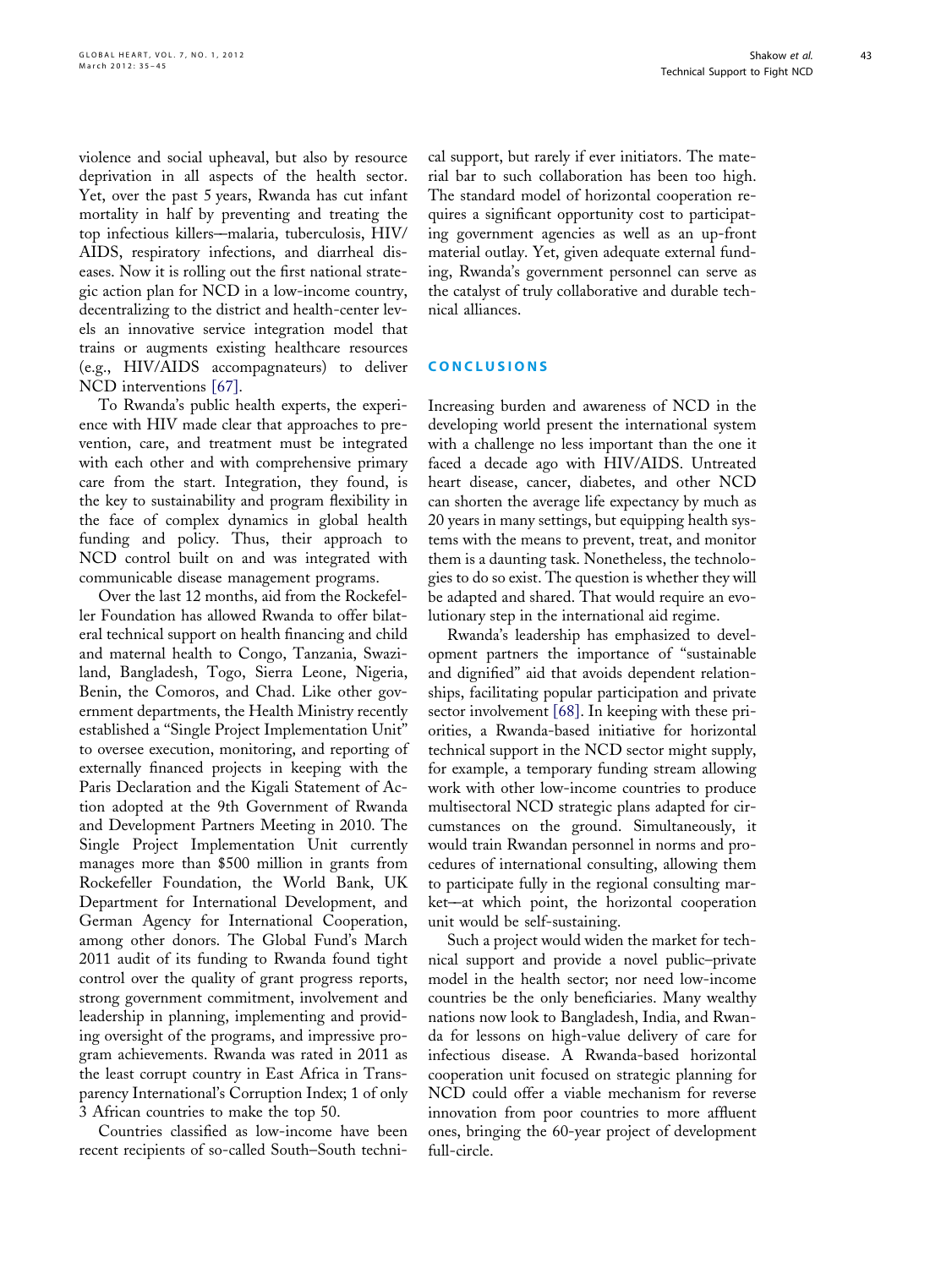#### <span id="page-9-0"></span>**REFERENCES**

- 1. United Nations, General Assembly. Political declaration of the high-level meeting of the general assembly on the prevention and control of noncommunicable diseases. Sixty–sixth session, agenda item 117. Doc. A/ 66/L.1. September 16, 2011.
- 2. Partners in Health. The PIH guide to chronic care integration for endemic non-communicable diseases. Bukhman G, Bukhman AK, eds. Boston: Partners In Health; Department of Global Health and Social Medicine, Harvard Medical School; Division of Global Health Equity, Brigham and Women's Hospital, 2011. Available at: http://www.pih.org/publications/ entry/the-pih-guide-to-chronic-careintegration-for-endemic-ncd. accessed April 12, 2012.
- 3. Shakow ADA, Wibulpolprasert S, Quick J. Technical support for HIV/ AIDS interventions. Geneva, Switzerland; May 14, 2005.
- 4. Truman H. Truman inaugural address: January 20, 1949. Dept State Bull 1949;20:123–6.
- 5. Lumsdaine DH. Moral vision in international politics: the Foreign Aid Regime, 1949–1989. Princeton, NJ: Princeton University Press; 1993.
- 6. Lancaster C. Foreign aid: diplomacy, development, domestic politics. Chicago, IL: University of Chicago Press; 2007.
- 7. Engerman DC. Bernath lecture: American knowledge and global power. Diplomatic Hist 2007;31: 599–622.
- 8. Unger CR. Towards global equilibrium: American foundations and Indian modernization, 1950s to 1970s. J Global Hist 2011;6:121–42.
- 9. Staples ALS. The birth of development: how the World Bank, Food and Agriculture Organization, and World Health Organization have changed the world, 1945–1965. Kent, OH: Kent State University Press; 2006.
- 10. Porter TM. Trust in numbers: the pursuit of objectivity in science and public life. Princeton, NJ: Princeton University Press; 1995.
- 11. Constitution of the World Health Organization. Cap. 2 Art. 1. In: Official record of the World Health Organization 1946;2:100.
- 12. Parayil G. Technological knowledge and technological change. Technol Soc 1991;13:289–304.
- 13. Goswami M. Producing India: from colonial economy to national space. Chicago, IL: University of Chicago Press; 2004.
- 14. Parayil G. Technological change as a problem-solving activity. Technol

235–47.

- 15. US Agency for International Development (USAID). US Overseas Loans and Grants: Obligations and Loan Authorizations (Green Book). CONG-R-0105. Washington, DC: USAID; 2008. Available at: [http://](http://pdf.usaid.gov/pdf_docs/PNADR900.pdf) [pdf.usaid.gov/pdf\\_docs/PNADR900.](http://pdf.usaid.gov/pdf_docs/PNADR900.pdf) [pdf](http://pdf.usaid.gov/pdf_docs/PNADR900.pdf). Accessed January 7, 2012.
- 16. Organization for Economic Cooperation and Development, Development Assistance Committee. Fifty years of official development assistance. Available at: [http://www.oecd.org/docu](http://www.oecd.org/document/41/0,3746,en_2649_34447_46195625_1_1_1_1,00.html)[ment/41/0,3746,en\\_2649\\_34447\\_](http://www.oecd.org/document/41/0,3746,en_2649_34447_46195625_1_1_1_1,00.html) [46195625\\_1\\_1\\_1\\_1,00.html.](http://www.oecd.org/document/41/0,3746,en_2649_34447_46195625_1_1_1_1,00.html) Accessed January 3, 2012.
- Last 17. Reality of Aid. Focus on conflict, security and development. ROA Report 2006. Available at: [http://](http://www.realityofaid.org/roa-reports/index/secid/364/Focus-on-Conflict-Security-and-Development) [www.realityofaid.org/roa-reports/](http://www.realityofaid.org/roa-reports/index/secid/364/Focus-on-Conflict-Security-and-Development) [index/secid/364/Focus-on-Conflict-](http://www.realityofaid.org/roa-reports/index/secid/364/Focus-on-Conflict-Security-and-Development)[Security-and-Development](http://www.realityofaid.org/roa-reports/index/secid/364/Focus-on-Conflict-Security-and-Development). Accessed January 3, 2012.
	- 18. International Institute for Medical Electronics and Biological Engineering. Need for an international "technical assistance program'' for biomedical engineering. Med Biol Eng 1968;6:223–5.
	- 19. Levine R. Millions saved: proven successes in global health. Sudbury, MA: Jones & Bartlett; 2007.
	- 20. Bukhman G, Kidder A. Cardiovascular disease and global health equity: lessons from tuberculosis control then and now. Am Public Health 2008;98:44–54.
	- 21. Manela E. A pox on your narrative. Writing disease control into Cold War History. Diplomatic History 2010;34:299–323.
	- 22. Winn IJ. Paradox and perspective in technical assistance to Latin America. Int Rev Educ 1969;15:27–41.
	- 23. Gamser M. Innovation, technical assistance, and development: the importance of technology users. World Dev 1988;16:711-21.
	- 24. Herrera AO. The generation of technologies in rural areas. World Dev 1981;9:21–35.
	- 25. Grant JP. Perspectives on development aid: World War II to today and beyond. Ann Am Acad Political Soc Sci 1979;442:1–12.
	- 26. United Nations Development Program, Special Unit for TCDC. The Buenos Aires Plan of Action. New York, NY: United Nations Development Program; 1994. Available at: [http://ssc.undp.org/content/dam/ssc/](http://ssc.undp.org/content/dam/ssc/documents/Key%20Policy%20Documents/BAPA.pdf) [documents/Key%20Policy%20Docu](http://ssc.undp.org/content/dam/ssc/documents/Key%20Policy%20Documents/BAPA.pdf)[ments/BAPA.pdf](http://ssc.undp.org/content/dam/ssc/documents/Key%20Policy%20Documents/BAPA.pdf). Accessed January 6, 2012.
- Forecast Soc Change 1991;40: 27. Marsh DR, Schroeder DG, Dearden KA, Sternin J, Sternin M. The power of positive deviance. BMJ 2004;329: 1177–9.
	- 28. Rostow WW. The stages of economic growth: a non-communist manifesto. 3rd ed. New York, NY: Cambridge University Press; 1990 [1960]: xxiv.
	- 29. Republic of Argentina, Ministry of Foreign Relations, International Trade, and Religion. Cooperación Sur-Sur: Experiencia de la Cooperacio´n Triangular entre el Gobierno de la República Argentina y la Organización Panamericana de la Salud/ Organización Mondial de la Salud. Buenos Aires: Ministry of Foreign Relations; 2009. Available at: [http://](http://www.cancilleria.gov.ar/portal/secin/dgcin/docs/css_esp.pdf) [www.cancilleria.gov.ar/portal/secin/](http://www.cancilleria.gov.ar/portal/secin/dgcin/docs/css_esp.pdf) [dgcin/docs/css\\_esp.pdf](http://www.cancilleria.gov.ar/portal/secin/dgcin/docs/css_esp.pdf). Accessed January 7, 2012.
	- 30. United Nations. New directions for technical cooperation among developing countries. Report of the high-level committee on the review of technical cooperation among developing countries. TCDC/9/3. New York, NY: United Nations; 1995. Available at: [http://ssc.undp.org/content/dam/ssc/](http://ssc.undp.org/content/dam/ssc/documents/Key%20Policy%20Documents/New%20Directions.pdf) [documents/Key%20Policy%20Docu](http://ssc.undp.org/content/dam/ssc/documents/Key%20Policy%20Documents/New%20Directions.pdf)[ments/New%20Directions.pdf](http://ssc.undp.org/content/dam/ssc/documents/Key%20Policy%20Documents/New%20Directions.pdf). Accessed January 7, 2012.
	- 31. McCoy D, Chand S, Sridhar D. Global health funding: how much, where it comes from and where it goes. Health Policy Plan 2009;24: 407–17.
	- 32. Sridar D. Seven challenges in international development assistance for health and ways forward. J Law Med Ethics 2010;38:459–69.
	- 33. Piva P, Dodd R. Where did all the aid go? An in-depth analysis of increased health aid flows over the past 10 years. Bull World Health Org 2009;87: 930–9.
	- 34. Ravishankar N, Gubbins P, Coolry RJ, et al. Financing of global health: tracking development assistance for health from 1990 to 2007. Lancet 2009;373:2113–24.
	- 35. Birn A-E, Pillay Y, Holtz TH. A textbook of international health: global health in a dynamic world. 3rd ed. New York, NY: Oxford University Press; 2009, p. 61–132.
	- 36. McCoy D, Kembhavi G, Patel J, Luintel A. The Bill & Melinda Gates Foundation's grant-making programme for global health. Lancet 2009;373:1645–53.
	- 37. Marten R, Witte JM. Transforming development? The role of philanthropic foundations in international development cooperation. Berlin: Global Public Policy Institute; 2009.